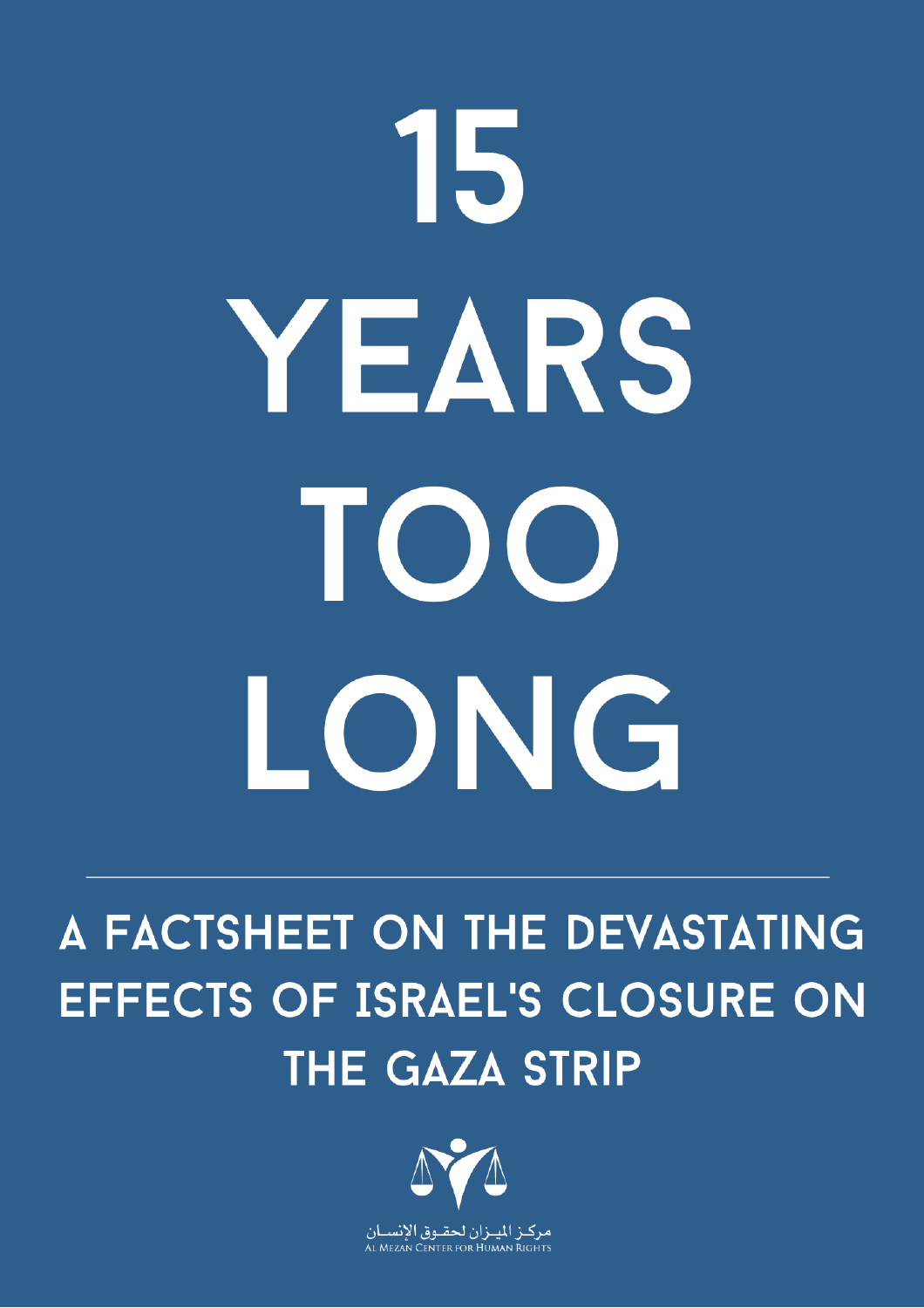

### 15 Years Too Long

#### Factsheet

#### 14 June 2007 – 14 June 2022

Al Mezan Center for Human Rights is an independent, non-partisan and non-governmental human rights organization established in 1999. Al Mezan is dedicated to protecting and advancing the respect of human rights, with a focus on economic, social, and cultural rights, supporting victims of violations of international law through legal initiatives, and enhancing democracy, community and citizen participation, and respect for the rule of law in Gaza as part of occupied Palestine.

Main office: 5/102-1 Al Mena, Omar El-Mukhtar Street Western Rimal Gaza City, Gaza Strip (occupied Palestine) P.O. Box 5270 Telfax: +970 (0)8 282-0442/7

Jabalia office: Al Eilah Building (1<sup>st</sup> Floor), Al Trans Square Jabalia Camp, Gaza Strip (occupied Palestine) P.O. Box: 2714 Telfax: +970 (0)8 248-4555/4

Rafah office: Qishta Building (1st Floor), Othman Bin Affan Street Rafah, Gaza Strip (occupied Palestine) Telfax: +970 (0)8 213-7120

Email: info@mezan.org Website: www.mezan.org/en

#### *© 2022 AL MEZAN CENTER FOR HUMAN RIGHTS ALL RIGHTS RESERVED*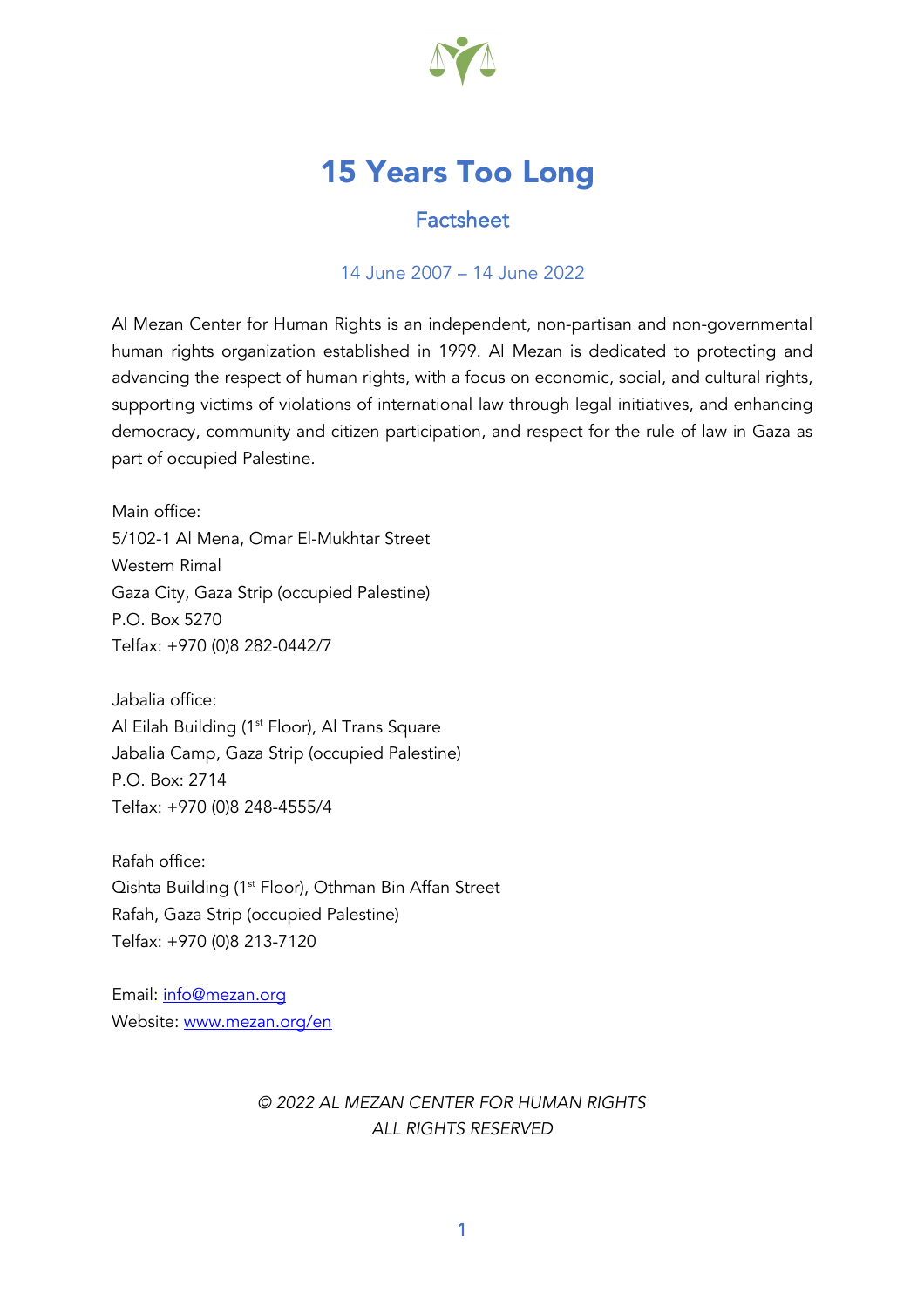

#### INTRODUCTION AND BACKGROUND

On 6 June 1967, Israeli authorities declared the Gaza Strip a closed military area pursuant to a military order that remained in effect even after the signing of the Oslo Accords. Significantly, Israeli restrictions on the Gaza Strip have begun as early as the 1990s, by means of a series of measures taken by the Israeli authorities, including reducing the fishing zone in Palestinian territorial waters, preventing Palestinian workers from Gaza from working in Israel, and imposing restrictions on the movement of Palestinians through the Erez crossing.

With the outbreak of the Al Aqsa or Second Intifada on 28 September 2000, and particularly starting on 9 October 2000, Israeli forces declared and imposed a closure on the Gaza Strip and besieged the residential areas near the then-present Israeli settlements, such as the al-Mawasi and al-Syafa areas, closed the great majority of crossings, and altered the operation of some others. Following Israel's 'disengagement' from Gaza in 2005, Israeli authorities closed the cargo section of Erez crossing and completely shut down Sufa, Karni and Nahal Oz crossings, which were replaced by Karem Abu Salem, Gaza's only commercial crossing. Also, before October 2000, the Rafah crossing—controlled by Israeli authorities until 2005—used to operate 24/7 and only closed two days a year. However, since then, the crossing has operated for a limited number of hours and for a few days a week. There have also been periods when Rafah was closed for months.

When Hamas became the governing authority in the Gaza Strip in 2007, Israeli authorities tightened pre-existing closure measures, doubled restrictions on the freedom of movement and goods, and, on 21 June 2007, suspended Gaza's Customs Code. Furthermore, on 18 September 2007, the Israeli Security Cabinet declared the Gaza Strip an 'hostile/enemy entity', thereby placing insurmountable obstacles to access to civil remedy in Israeli courts for Palestinians from Gaza.

Israel's closure and blockade of the Gaza Strip, which constitutes collective punishment, prohibited under international humanitarian law, <sup>1</sup> is implemented in the context of Israel's settler-colonial occupation of Palestinian territory (OPT) and its system of racial discrimination, domination, and oppression against the Palestinian people meeting the definition of apartheid under international law.

<sup>1</sup> ICRC, IHL Database, Customary IHL Rule 103: Collective Punishments, available at: https://www.icrc.org/customary-ihl/eng/docs/v1\_rul\_rule103.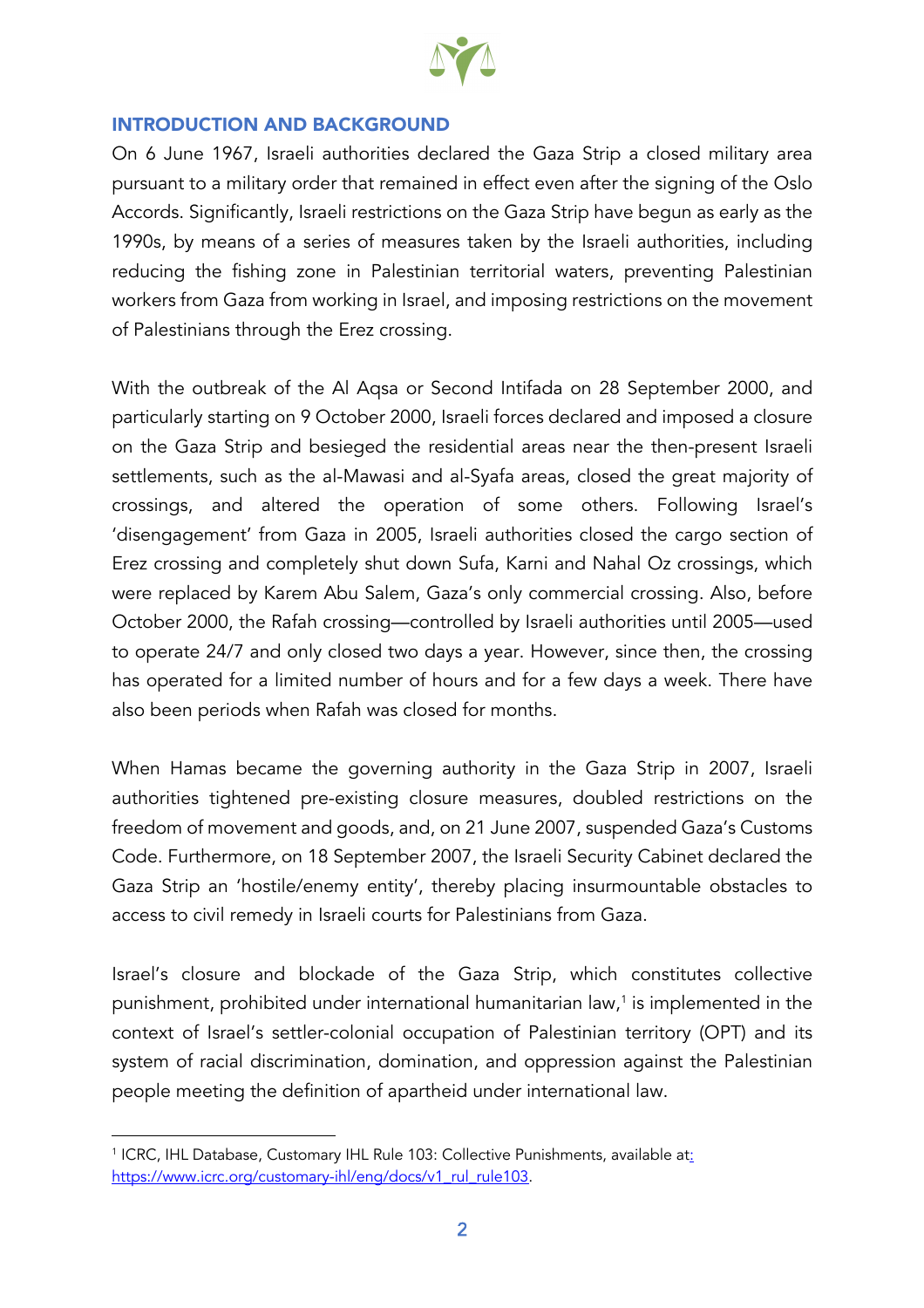

During 15 years of Israeli closure and blockade on the Gaza Strip, Palestinians' freedom of movement has been severely restricted, including by creating military nogo areas or buffer zones on Palestinian land and waters known as 'access restricted areas'. In addition, since 2007, Israel has carried out four full-scale military offensives against the Gaza Strip, killing some 4,041 Palestinians, including 1,005 children and 461 women over a period of 13 years (2008-21), and destroying tens of thousands of homes, industrial and commercial facilities and infrastructure critical for the survival of the civilian population, including electricity, water and sanitation networks and roads, further deteriorating the humanitarian conditions and increasing poverty and unemployment rates. In parallel with this, the population of Gaza, which amounted to 1.5 Palestinians at the end of 2006, reached 2.1 million by the end of 2021, making the Strip one of the most densely populated areas in the world.

This fact sheet, supported by figures, presents findings and indicators showing the extent of Israeli violations over the 15 years of closure and blockade that have made the Gaza Strip unlivable for its more than two million inhabitants.

- Between 14 June 2007 and 14 June 2022, Israeli military attacks have killed 5,418 Palestinians, 23% of whom are children and 9% women, and injured thousands of others; destroyed 3,118 commercial facilities, 557 factories, 2,237 vehicles, and 2,755 public facilities; destroyed 12,631 residential units and partially damaged 41,780 others. In addition, Israeli authorities have tightened restrictions on the entry of construction materials into the Gaza Strip, thus preventing Palestinians from rebuilding their destroyed homes.
- Israeli forces also employed excessive and lethal force against Palestinian children attempting to cross the perimeter fence and killed 15 children, injured seven and arrested 204.
- § Between 14 June 2007 and 14 June 2022, Israeli forces carried out limited incursions into areas near the eastern and northern perimeter fence in Palestinian territory some 872 times, flattening farmland and destroying crops. During the same period, Israeli forces periodically targeted Palestinian agricultural workers, killing 136. Israeli forces leveled and sprayed chemical pesticides at 33,100 donums of Palestinian farmlands.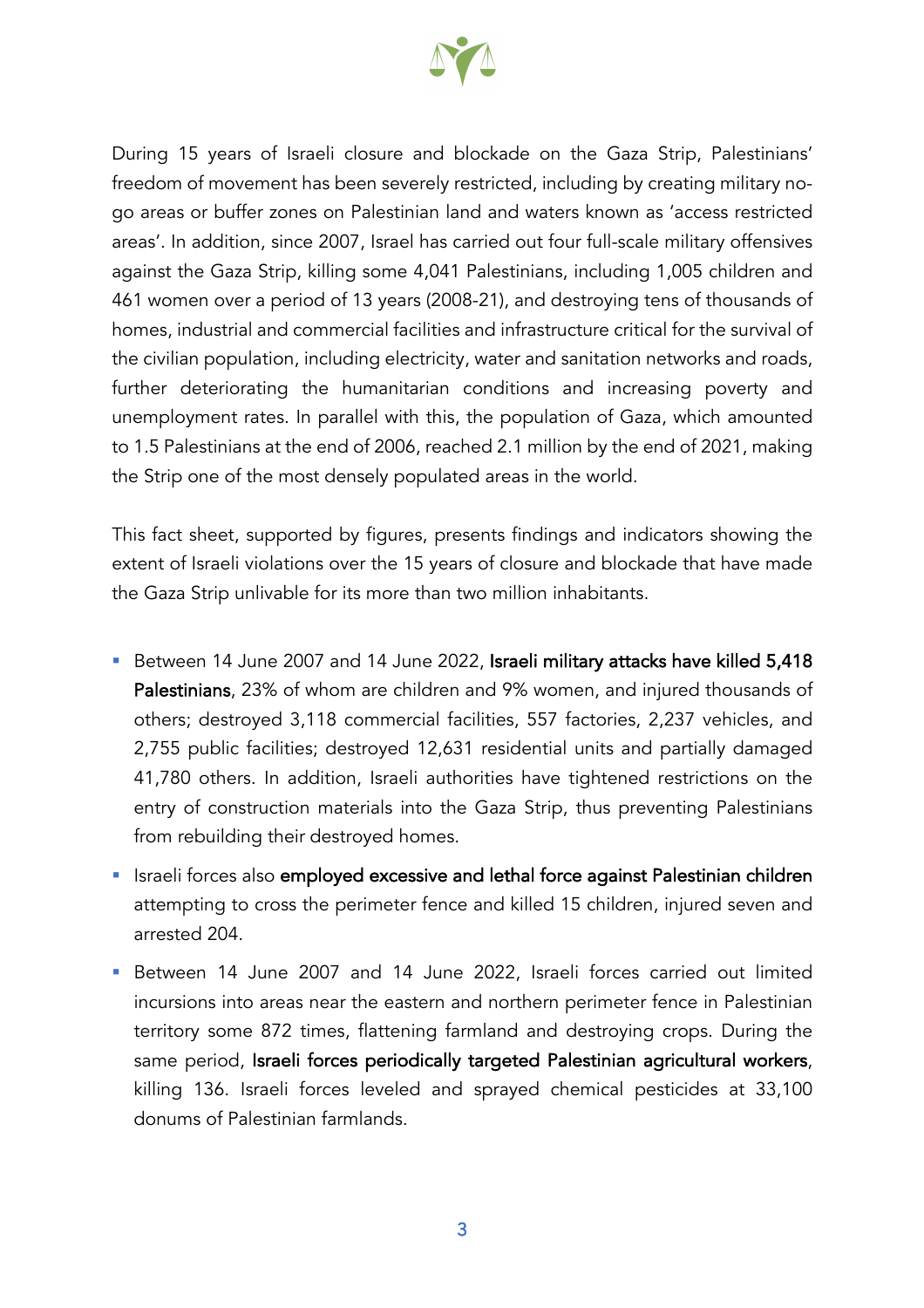

- **The Israeli navy periodically targets Palestinian fishermen at sea** by opening fire at them, arresting them, seizing their equipment, persecuting them, and obstructing their work. Between 14 June 2007 and 14 June 2022, Al Mezan documented 2,514 violations against fishermen, resulting in seven deaths, 179 injuries and 750 arrests. The Israeli navy has also confiscated 237 fishing boats and sabotaged another 131 along with large numbers of fishing equipment and necessities.
- The Israeli navy has repeatedly and extensively prevented Palestinian fishermen from sailing in Palestinian territorial waters and has also repeatedly disallowed fishing activities in the permitted fishing zone. $^{\rm 2}$
- **•** Israeli authorities arbitrarily detain Palestinians seeking to cross into Israel through Erez to reach the West Bank, including East Jerusalem, or to travel abroad crossing as a means of entrapment. Between 14 June 2007 and 14 June 2022, they arbitrarily arrested 204 Palestinians, including 48 higher education students and employees enrolled in external training courses and colleges and 85 merchants.
- **•** Among the restrictions imposed by Israeli authorities is a capricious and discriminatory permit system to which all Palestinians wishing to leave Gaza via Erez must apply. One of the most vulnerable groups affected by Israel's prohibitive and complex permit regime are medical patients. Between 2010 and February 2022, Israeli authorities either rejected or delayed 30% of patients' permit requests. In addition, Israeli authorities at Erez arrested 43 Palestinian patients with medical referrals and 28 of their companions after granting them exit permits. Al Mezan figures show that in the past 15 years, 72 patients, including ten children and 25 women, died after Israel denied or deferred their permits.
- As a result of the Israeli restrictions imposed on the Gaza Strip, the volume of imports has dramatically dropped. In 2005, 111,480 trucks of imported goods entered Gaza, quickly dropping to 26,838 in 2008. In 2020, 96,651 trucks of imported goods entered the Gaza Strip, which can be explained considering population growth and increased demand for services.
- The volume of exported goods has also declined after the imposition of the closure. While the Gaza Strip exported 9,319 trucks of goods in 2005, the volume of exports decreased dramatically to 33 trucks in 2008. In 2020, the Gaza Stirp

 $2$  The permitted fishing zone which the Israeli navy allows Palestinian fishermen to sail in ranges between three and 15 nautical miles.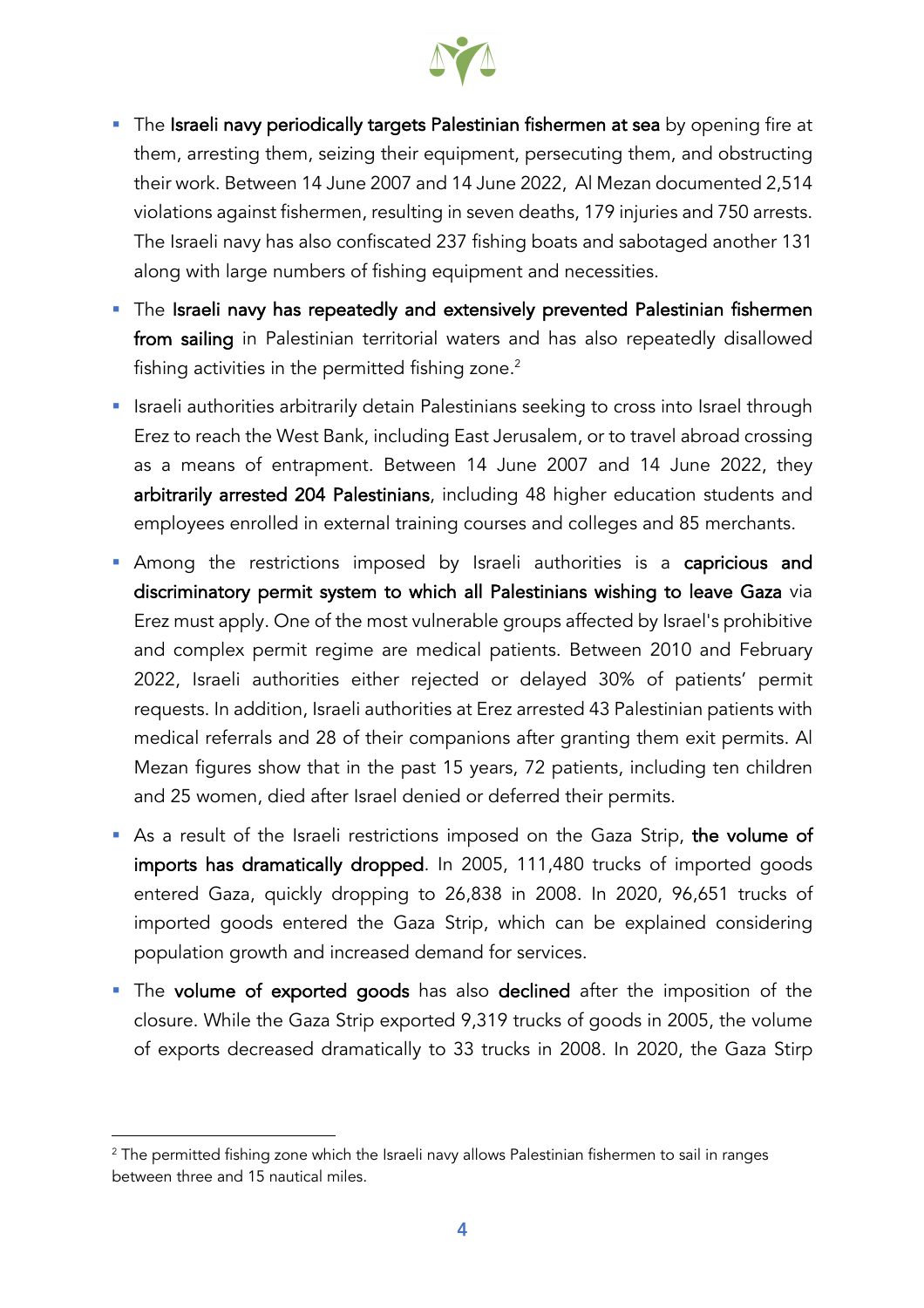

exported 3,118 truckloads of goods—which is around only one-third of the volume before the closure.3

- § Since the imposition of the closure measures, Israeli authorities routinely banned the entry of fuel to Gaza's sole power plant, further exacerbating the existing electricity crisis and prompting people to resort to the use of candles, kerosene stoves, and power generators. This has caused many incidents of fire and generator-related accidents which only in 2012 claimed the lives of 35 people, including one woman and 28 children, and injured 36 others, including 20 children and six women.
- § While Gaza's electricity needs are estimated at between 600-660 mw, the supply available is no more than 205 mw, which has led to electricity being cut off for more than 16 hours a day at specific times during the past 15 years. The power shortage crisis and Israel's ban on fuel entry have prompted many municipalities in the Gaza Strip to pump untreated sewage into the sea, causing water pollution. In 2021, a test carried out by Water and Environment Quality Authority showed that 75% of seawater along Gaza's coastline, which extends to about 40 km, is polluted. 4
- **•** Gaza residents are also experiencing a serious crisis regarding the lack of safe drinking water. Relevant authorities say that 96.2% of the water extracted from Gaza's aquifers does not meet the World Health Organization's water quality standards, especially in terms of nitrate concentration.5 Between 14 June 2007 and 14 June 2022, Israeli forces attacked and either destroyed or damaged 292 water wells used for both domestic use and farmlands.
- § The living conditions of Palestinians in the Gaza Strip have deteriorated significantly: in 2021, the poverty and unemployment rates stood at 53% and 47 %, respectively, while the food insecurity rate was 64%.
- The education sector has also been affected due to the prolonged closure of the Gaza Strip. Between 14 June 2007 and 14 June 2022, Israeli forces destroyed 536 schools and 32 university buildings and at the same time hindered the construction of new education facilities, thus causing overcrowding of students in schools. Today the average class size in an UNRWA school is 41 students compared to 39

<sup>&</sup>lt;sup>3</sup> Unpublished data from the Palestinian Trade Center accessed by Al Mezan on 5 June 2022.

<sup>4</sup> See Al Mezan's Annual Report on the Economic, Social and Cultural Rights in the Gaza Strip in 2021 at *http://www.mezan.org/post/32937* (, available in Arabic only).

<sup>&</sup>lt;sup>5</sup> The Palestinian Water Authority, unpublished Report on Water sources in the Gaza Strip in 2021.